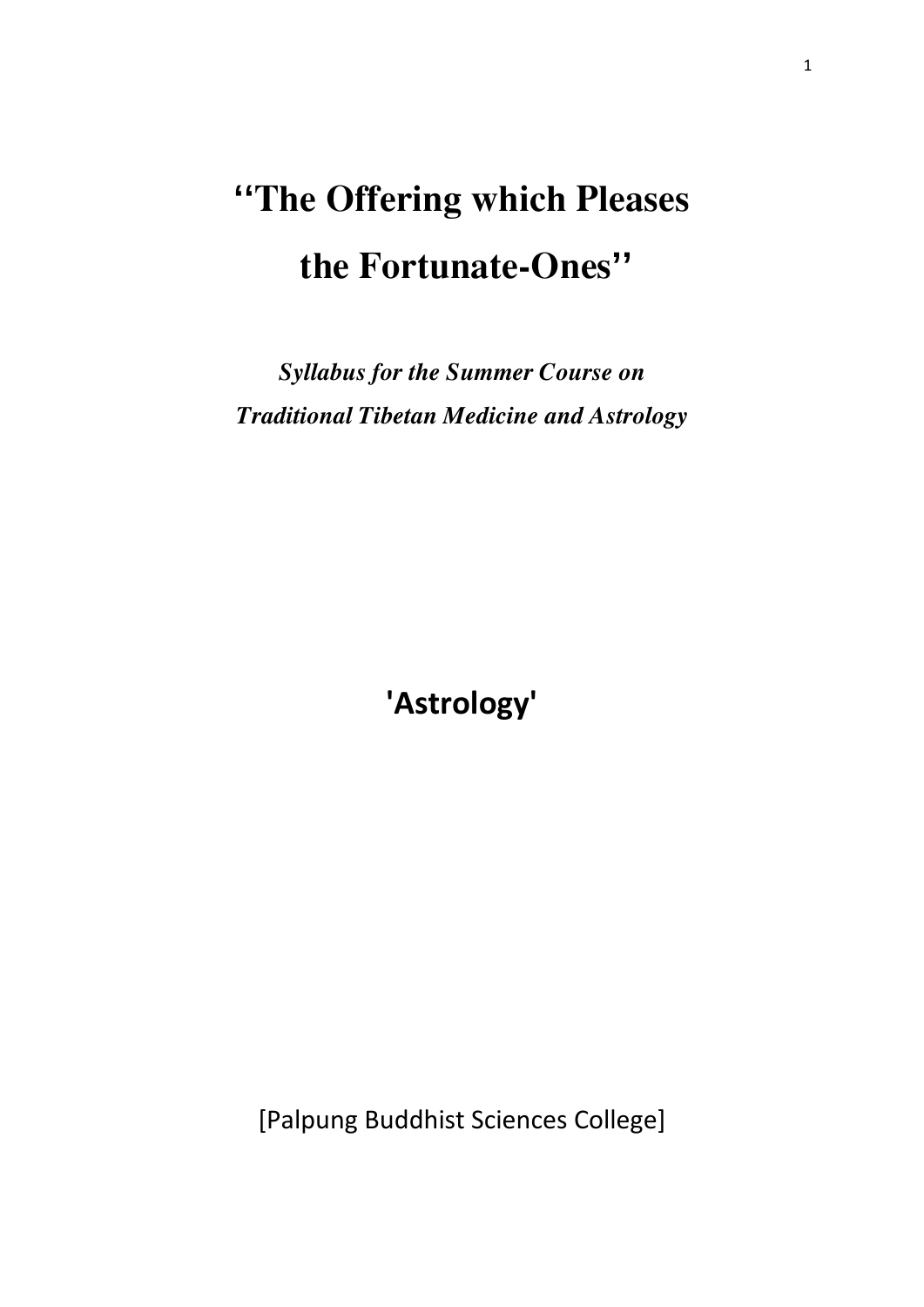# **1. Syllabus**

#### First section:

1) Introduction to the Tibetan astrological science

A) the different types of Tibetan astrology and an outline of its creation and evolution in history

- 1. on ancient Tibetan astrological science
- 2. on nak-tsi astrology (originating in China)
- 3. on kar-tsi astrology (originating in India)
- B) a short introduction to the content of the Tibetan astrological science
	- 1. on ancient Tibetan astrological science
	- 2. on nag-tsi astrology
	- 3. on the astrology of Kalachakra
- 2) Introduction to the general application of Tibetan astrological science.

an overview of the traditional Tibetan calendar and it's usage

#### Second section:

- 1) the preliminary knowledge of astrological science
	- 1. the five aspects of the turtle
		- a. general explanation on the turtle
		- b. explanation of the symbolic or emanation turtle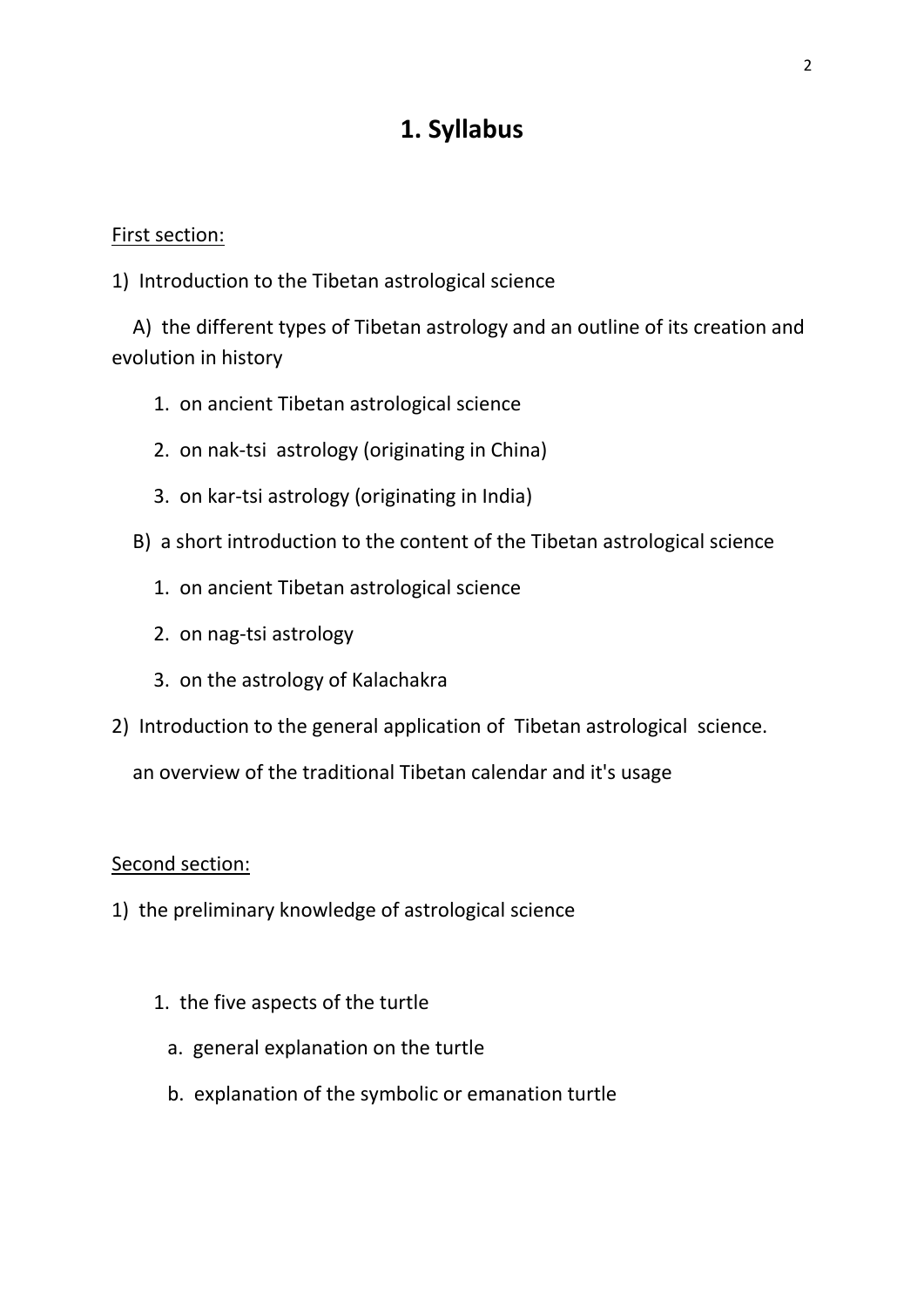- 2. explanation of the objects of calculation
	- a. on the 'mother-son , friend-enemy' relations of the 5 elements
	- b. on the nature of the elements, etc.
- B) preliminaries of Kar-tsi astrology
	- 1. on writing numbers and methods of calculation
		- a. writing numbers and counting
		- b. calculating the numbers respective positions
- 2) actual calculations in nag-tsi astrology
	- A) on bloodlines
		- 1. identifying the different bloodlines
		- 2. on combining the bloodlines and the cycles of years
	- B) years
		- 1. the 12 years cycle and definition of where the year begins

2. classifying the 12 animal signs into male, female, and the arrangement of the 60 years cycle

3. methods for calculating 'vitality, body, power and luck', etc.

#### Third section:

1) actual calculations used in nag-tsi astrology

- C) the *moles*
	- 1. defining the nine *moles* and their respective elements
	- 2. on the *moles* cycle and how they rule over the cycles of years
	- 3. on the 'vitality, body, power and luck' *moles*, etc.
- D) the eight Baguas (hexagrams)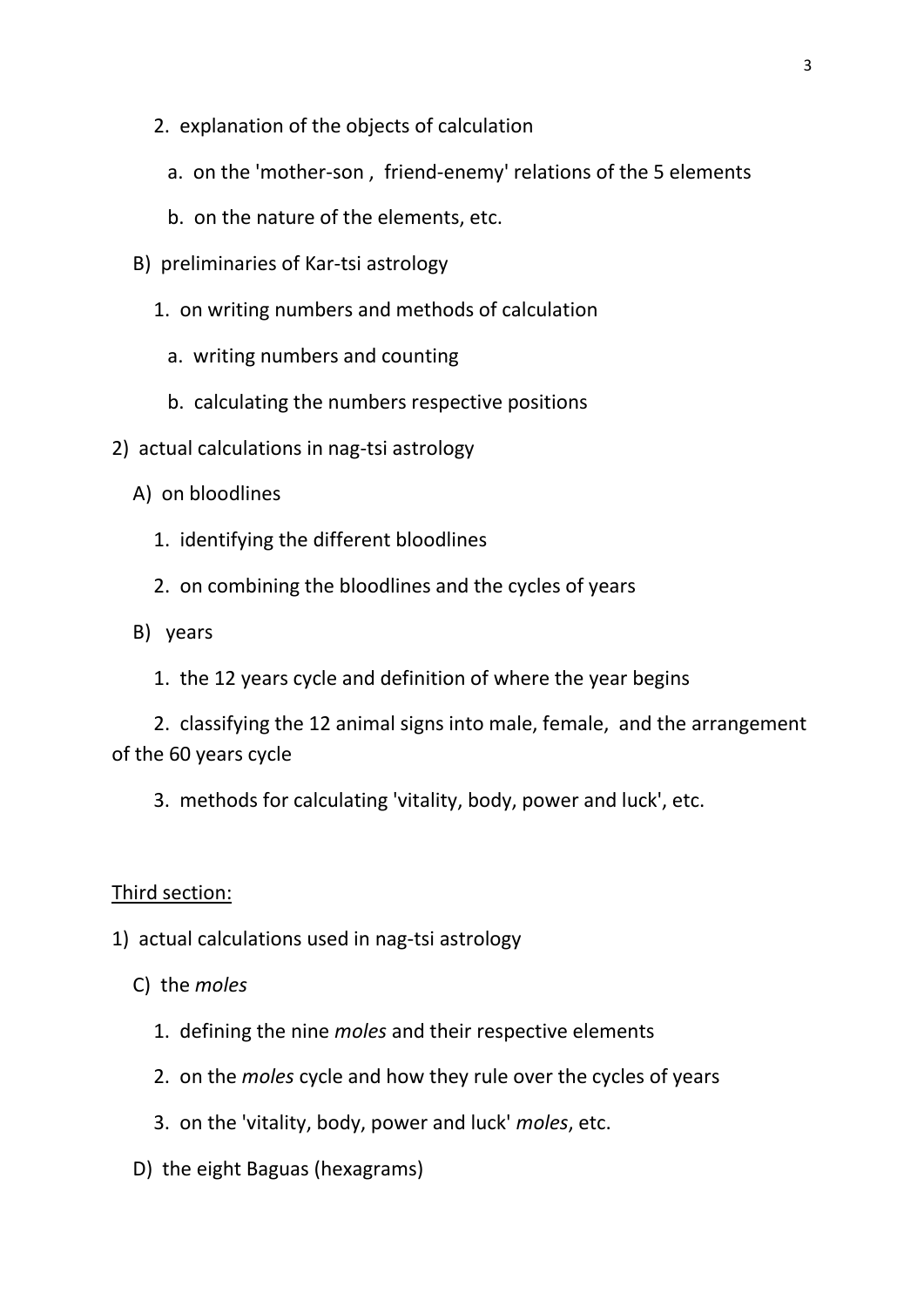1. on the nature and elements of the Baguas

2. what to do and avoid in accordance with the cardinal directions of the Baguas

- E) the planets and constellations
- F) strengthening and weakening phases of the elements
- 2) on Buddhist history's chronological calculations
	- A) Buddhist chronology according to sutras
		- 1. duration of the teachings
		- 2. on locating our position within this period
	- B) Buddhist chronology according to the Tantras
		- 1. on the general Tantra tradition
		- 2. on the Kalachakra tradition

#### Fourth section:

- 1) main calculations used in nag-tsi astrology
	- A) the horoscope
	- B) marital calculations
	- C) obstacles calculations
- 2) the size of the universe and cosmology in Kar-tsi astrology
	- A) the size of the universe
		- 1. on the 'container' -- the universe
		- 2. on the 'contained' -- the sentient beings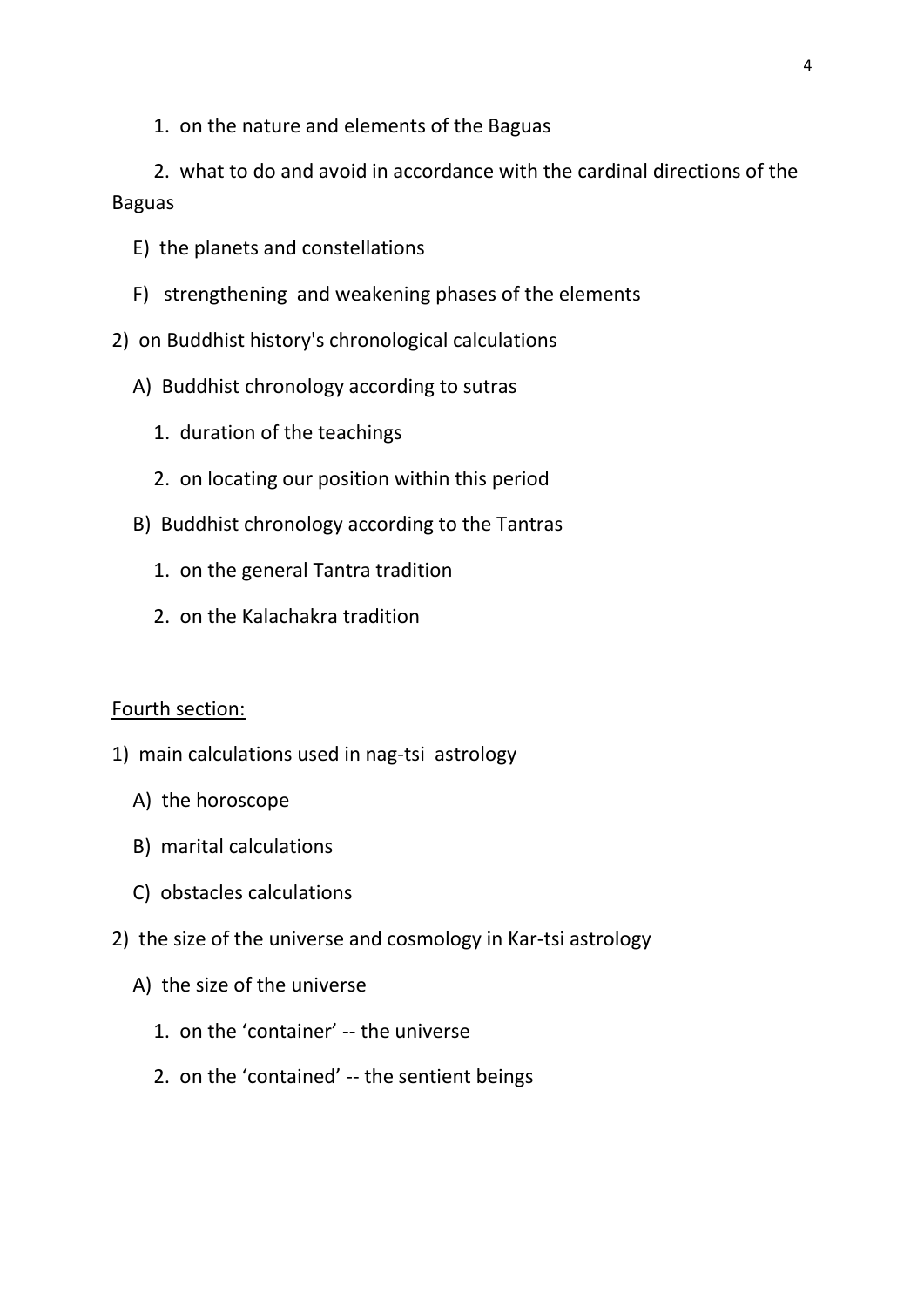B) cosmology

1. short introduction to the celestial and earth spheres

2. on what is travelled upon [by the planets] -- the constellations and houses

#### Fifth section:

- 1) on calculations in nag-tsi astrology
	- A) calculations for sickness
	- B) calculations for funerals.
	- C) on miscellaneous calculations.

# **2. The need and aims for the different topics to be taught during the courses:**

#### First section:

1) *Introduction to Tibetan astrological science*

This lesson is designed to give a clear and concise introduction to beginners about Tibetan Astrological science. It will give one an understanding of its' history as well as what astrological knowledge is.

*A) the different types of Tibetan astrology* 

This lesson gives a point by point introduction to the different types and sub categories of the Astrological Science which existed in Tibet. This overview is aimed at giving a clear understanding of the structure of Tibetan Astrology.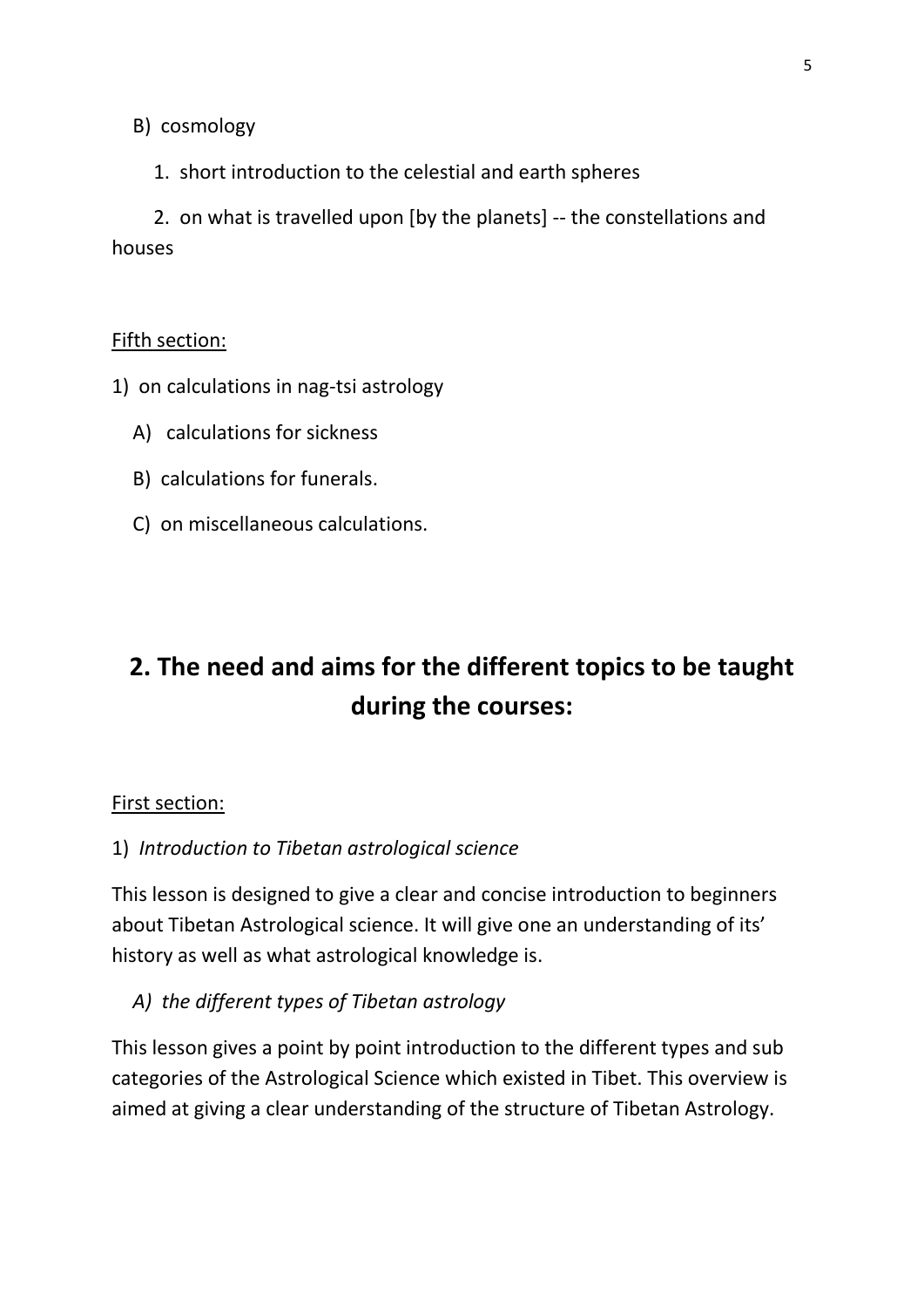#### B) *History and evolution*

This lesson explains the history of each of the different types of Tibetan Astrological Science mentioned above, and as well as giving a basic comprehension of its' history as a whole.

#### 2) *an overview of the traditional Tibetan calendar and it's usage.*

This lesson introduces how a calendar is complied, the way it is used and how to actually use it. The different kinds of information used in the traditional calendar are also introduced. These include seasonal changes and the daily position of the planets and constellations etc. Based on this, certain advice is given on what to do and what to avoid, on both the outer and inner level.

#### Second section:

#### *1) the preliminary knowledge of astrological science*

This lesson acts as a 'key to open the door' to Tibetan Astrological Science. Briefly, it provides all the indispensible basic knowledge used to practise the Astrology used in the systems of both Kalachakra and elemental astrology.

#### A) *preliminaries of nag-tsi astrology*

This lesson not only teaches the general concepts of elemental astrology, but also gives one indispensible basic knowledge used for making astrological calculations such as horoscopes and marital astrology etc. This astrological system -- based on the five elements-- was originally taught by the Bodhisattva Manjushree in China.

#### B) *preliminaries of Kar-tsi astrology*

 This lesson is supposed to be the key to the essential points of the karts (astrological) treatise. It gives one the preliminary knowledge needed to understand the karts astrological calculations which in turn enables one to understand the way the planets, constellations and signs move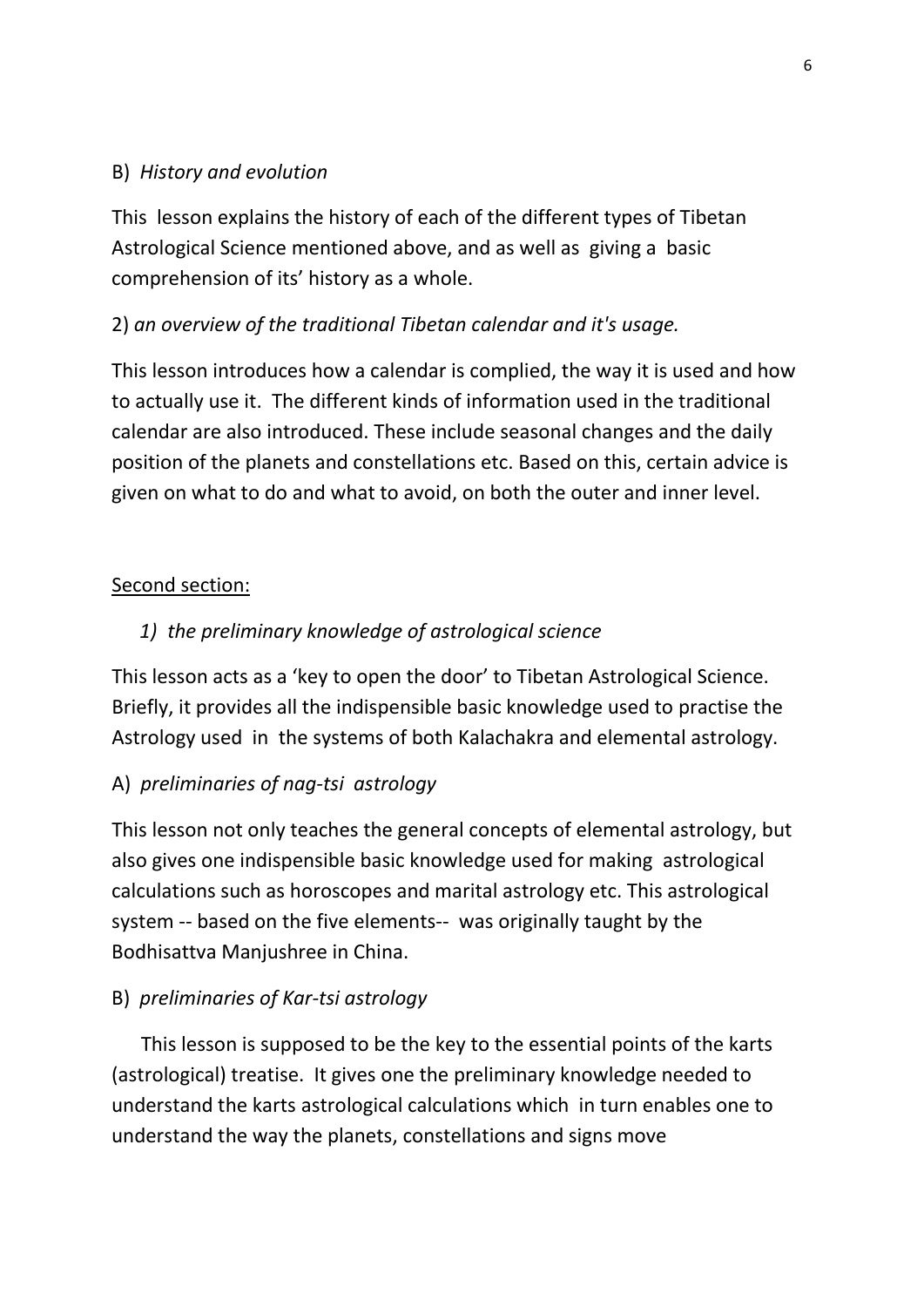#### 2) *actual calculations in nag-tsi astrology*

Elemental astrology uses a set of general (or preliminary) calculations. Bloodlines, animal signs, moles and baguas (hexagrams) are used to make specific calculations. This lesson gives one the tools to make specific calculations used in horoscopes etc.

#### Third section:

#### *2) on Buddhist history's chronological calculations*

This lesson's principal gives one an understand of the different phases of the Buddhist teachings in general, especially the tantras; mainly the Kalachakra Tantra. It shows the duration of the different types of teachings and the succession in which the masters came.

#### Fourth section:

#### *1) main calculations used in nag-tsi astrology*

#### *A) the horoscope*

based on the interdependence of the moment of one's birth, the horoscope shows the ups and downs (?) of the vitality, wealth, domestic situation, etc during one's life. It also shows the main obstacles and difficulties and methods (how) to overcome them.

#### *B)marital calculations*

based mainly on the animal signs and the interdependence of the birth of each spouse. This calculation forecasts the compatibility of a couple and the harmony and disharmony which will be experienced in the marriage. By doing this, it shows the couple how they can overcome their obstacles, and how optimise domestic life, familial wealth etc.

#### *C) obstacles calculations*

the obstacle calculations alerting/warning one of the obstacles within one year. It not only gives methods to dispel those obstacles, but it also gives some